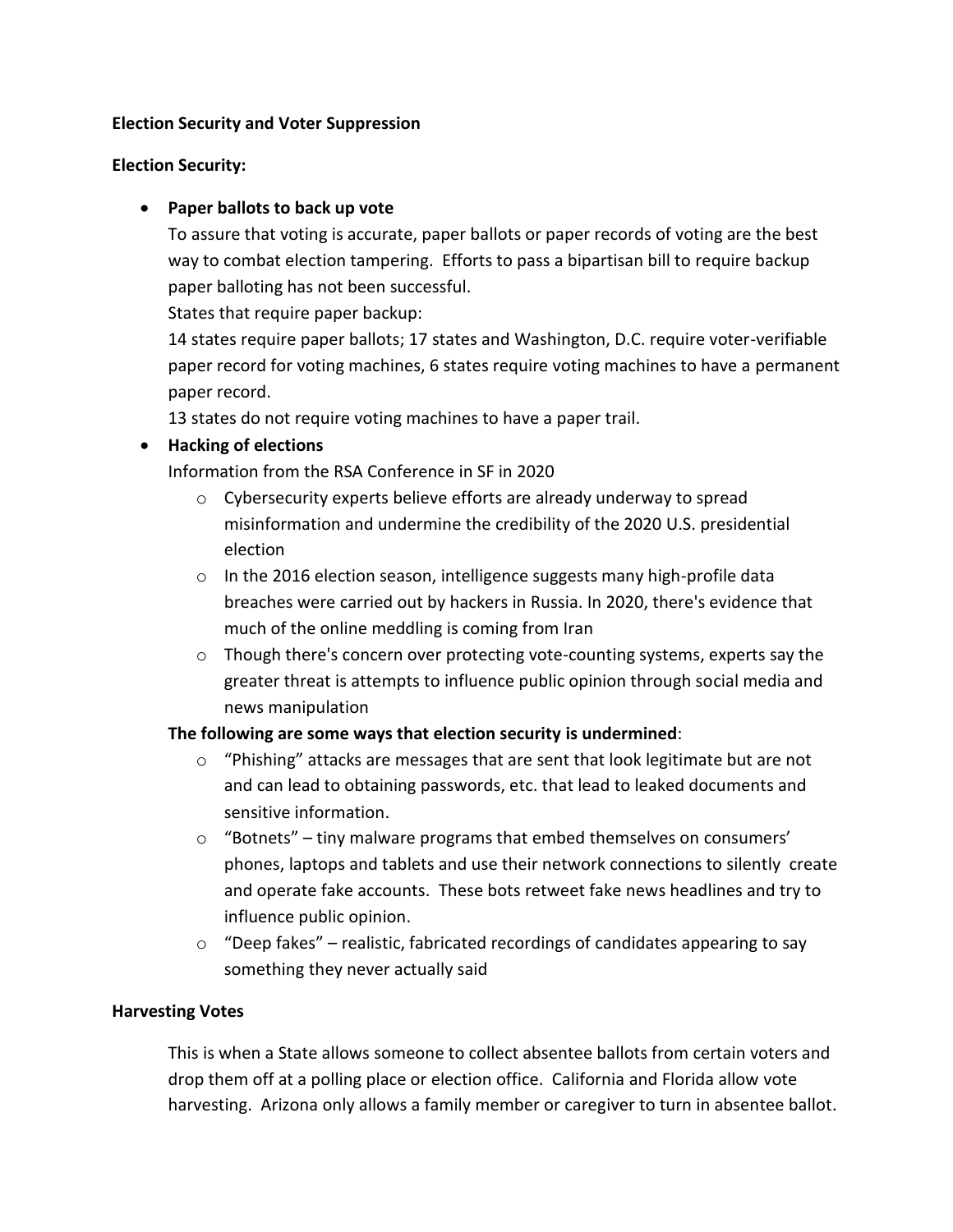It is illegal in Texas. It is not legal in North Carolina but was investigated in 2018 and a special election was held.

### **Voter Suppression**:

# • **Purging registrations**

Purging eligible voters for illegitimate reasons or based on inaccurate data. These have increased in recent years and jurisdictions with a history of racial discrimination had significantly higher purge rates. (This has been a problem in States that no longer need preclearance with the federal government under the Voting Rights Act.

## • **Voter Registration Restrictions**

Requiring documents to prove citizenship or identification and limiting the window of time in which voters can register. Another example is to require voters to register long before the election.

## • **Gerrymandering**

States redraw district lines every 10 years according to the census. The party in power in the state redraws the lines. The lines only have to be contiguous and can be drawn to favor one party over the other.

### • **Voter ID laws**

36 states have identification requirements at the polls (photo IDs). The US Government Accountability Office estimates this reduces turnout by 2-3 percentage points. Problems: Over 21 million U.S. citizens do not have government issued photo ID's. Impediments to accessibility: Costs of IDs and even when free, other expenses are incurred for underlying documents needed. Travel is an issue for people with disabilities, the elderly and people living in rural areas. This unfairly affects lower income communities.

# • **Closing and/or unavailability of voting stations**

Across the country, counties with larger minority populations have fewer polling sites and poll workers per voter. Only 40% of polling places accommodate people with disabilities. Since the Supreme Court decision on the Voting Rights Act that now limits the federal government's oversight of states with long histories of suppressing minority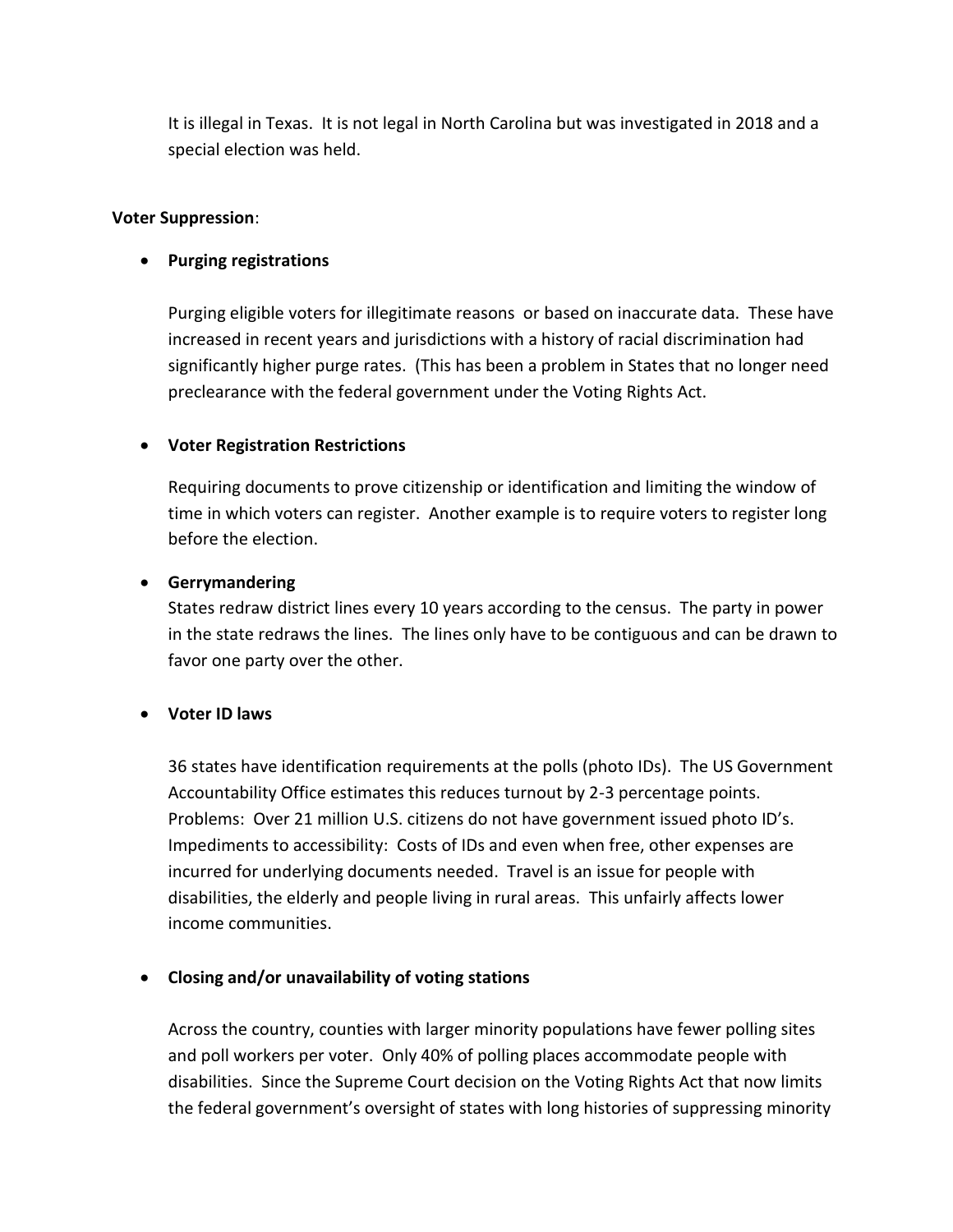rights, a report from the Leadership Conference Education Fund looked at about half the counties previously covered by the Voting Rights Act and found 868 polling places have closed.

## • **Felony Disenfranchisement**

States vary in laws about whether persons with a felony conviction can vote. These laws disproportionately affect Black people, who often face harsher sentences than white people for the same offense. The states with the most extreme disenfranchisement laws are those with long records of suppressing the rights of Black people. (In Iowa, 1 in 4 black men have lost their right to vote.)

### **Government Oversite:**

The Cybersecurity and Infrastructure Security Agency (CISA) did not finalized plans to support a nationwide strategy for security in the 2020 elections cycle. Classified briefings are not available to state election officials and the Government Accountability Office (GAO) has suggested the Department of Homeland Security (DHS) offer unclassified briefings. There has been a failure of CISA personnel supporting election security operations to access social media websites which has hindered there collection and analysis of threat information.

[https://www.washingtonpost.com/politics/watchdog-warns-of-election-security-issues-this-year-and](https://www.washingtonpost.com/politics/watchdog-warns-of-election-security-issues-this-year-and-chides-federal-agency/2020/03/07/946a7942-5f18-11ea-8baf-519cedb6ccd9_story.html)[chides-federal-agency/2020/03/07/946a7942-5f18-11ea-8baf-519cedb6ccd9\\_story.html](https://www.washingtonpost.com/politics/watchdog-warns-of-election-security-issues-this-year-and-chides-federal-agency/2020/03/07/946a7942-5f18-11ea-8baf-519cedb6ccd9_story.html)

#### **Information from the Brennan Center:**

#### **Vulnerabilities in U.S. Voting systems:**

- Analysis of 2016 election: Russian cyber-attacks exposed "research and reconnaissance" against election networks in all 50 states, breached at least one state registration database, attacked local election boards, and infected the computers at a voting technology company.
- Old electronic voting and tabulation systems in most states.
- Old Registration databases that are frequently running on unsupported software which may be more vulnerable to the latest methods of cyberattacks.
- States around the country use electronic poll books that were not subject to independent security certification. And every election, poor ballot design and malfunctioning machines lead to confusion, long lines at the polls, and lost votes. These issues hit low-income and minority voters hardest.

#### **False Narrative of Vote-by-Mail Fraud:**

• Trump and his supporters are pushing back against the option of the use of mail ballots saying that a lot of people cheat. Trump: "Mail in voting is a terrible thing".